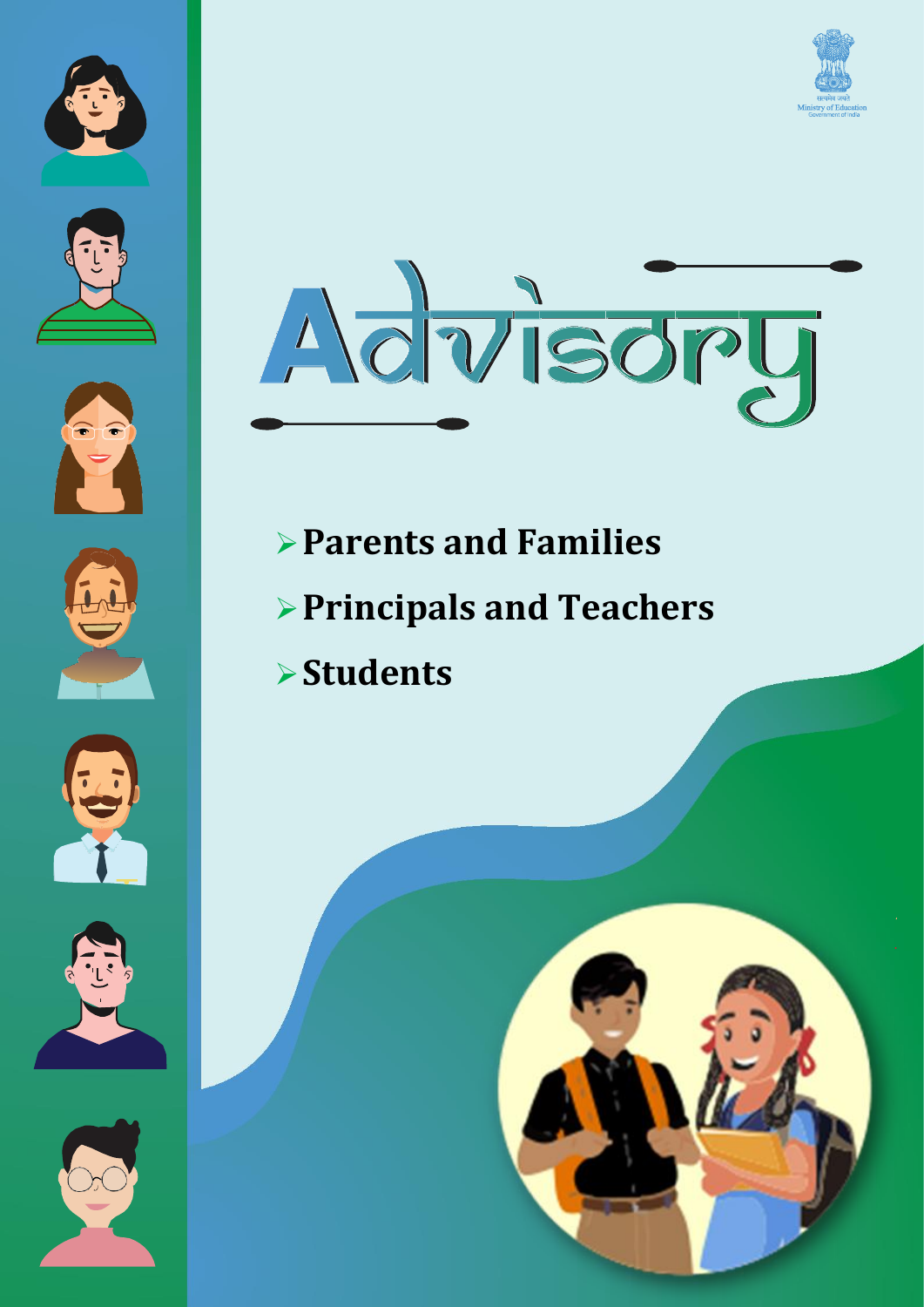# **During COVID-19 Pandemic and Beyond**

The escalating spread of COVID-19 pandemic caused unprecedented changes in the lives of all people including children, adolescents and youth causing substantial concerns in the personal and social lives. Not only has this pandemic been a serious medical concern but it has also brought with it emotional and psychosocial stressors for all which have led to emergence of mental health concerns, especially amongst children, adolescents and youth.

Children and adolescents are more vulnerable than adults and may have experienced heightened level of stress, anxiety and fearfulness, along with a range of other emotional and behavioral issues. Not only did they experience unanticipated and sudden changes in their everyday life functioning, but have also been living continuously with several fears and worries related to their academic, personal and social life. All these concerns require to be addressed by all stakeholders. An empathetic and calm approach of teachers as well as family members can go a long way in helping children, adolescents and youth deal effectively with their mental, emotional and behavioural issues.

COVID-19 has also brought new stressors on teachers, parents and caregivers such as getting past a trauma/loss/grief. Parents may feel afraid to send children to school for the fear of getting infected with COVID, etc. This can hamper their capacity to provide adequate support, be effective role models and remain positively engaged with their children.

As the schools are now reopening after a long period of online functioning due to the pandemic, it will require adapting and adjusting as well as adequate preparation for this transition phase. The pressure on schools is now on balancing the emotional, educational and social needs of students along with taking care of health and safety of students and staff. Parents too may also be concerned about their children's physical and emotional safety as they go to school. In this transition students also may be experiencing mixed feelingsexcitement of going back to school, meeting with friends etc. on one hand and stress of having to adapt to offline mode of classes and following Standard Operating Procedures (SOPs) for COVID on the other. One aspect is certain that the pandemic has left a profound impact on the mental and emotional wellbeing of students, families and all school stakeholders (heads, teachers and staff etc.) across the country.

 $\overline{2}$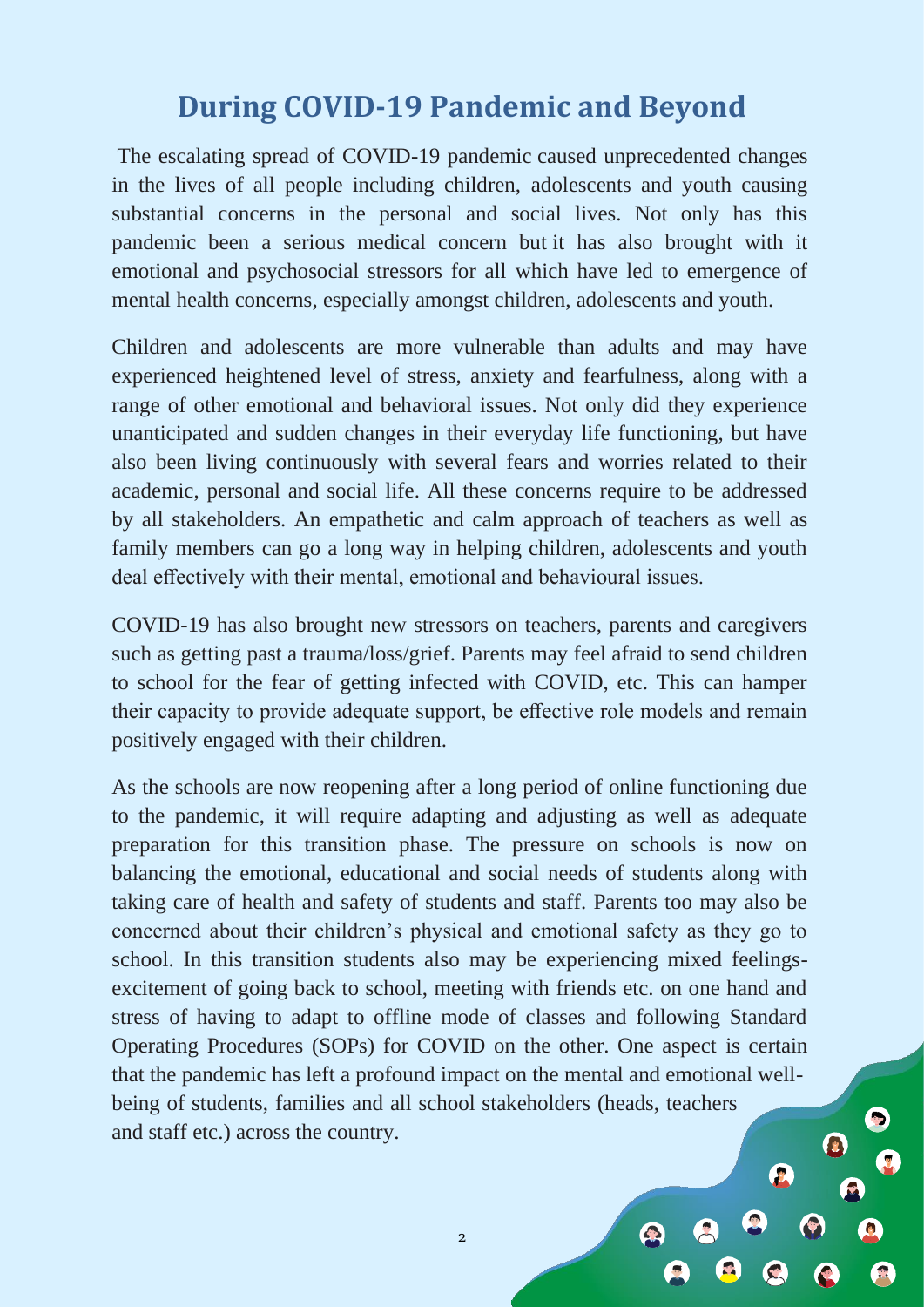'**Manodarpan**', an initiative of the Ministry of Education (MoE), is providing psychosocial support to children, adolescents and youth across the country as well as their significant caregivers (i.e. parents and teachers) in a comprehensive and multimodal manner with the help of personnel working in the field of psychology and counselling. A national toll-free tele-helpline (8448440632) has been set-up for a country-wide outreach to students from schools, colleges and universities. It provides tele-counselling services to the callers seeking help/guidance on mental health and other psychosocial issues. Since, parents and teachers play a crucial role in creating and maintaining a conducive environment, both at home and school respectively, it is crucial for them to be optimistic and have positive attitude. A few suggestions and practical tips for parents, teachers and students are given to facilitate this phase of transition.

## **SUGGESTIONS AND PRACTICAL TIPS FOR PARENTS AND FAMILIES**

### **Be Updated and Provide Age-appropriate Information**

- ❖ Discuss facts and information updates about COVID-19 based on authentic sources. Sharing of facts will help in reducing fear, clearing doubts and thus reduce beliefs based on myths and rumours.
- ❖ Highlight the importance of wearing masks, hand wash, maintaining physical distance in places such as playground, assembly hall, auditorium, library, etc. when in school premises as well as when travelling to and fro from school, also encourage other hygienic practices, respiratory etiquettes like the use of handkerchief/tissue paper over mouth while coughing / sneezing, or using the sleeve of shirt covering upper arm.
- ❖ Find opportunities for sharing positive and hopeful stories and images of local people who have successfully recovered from COVID-19 and those who have provided support during such times.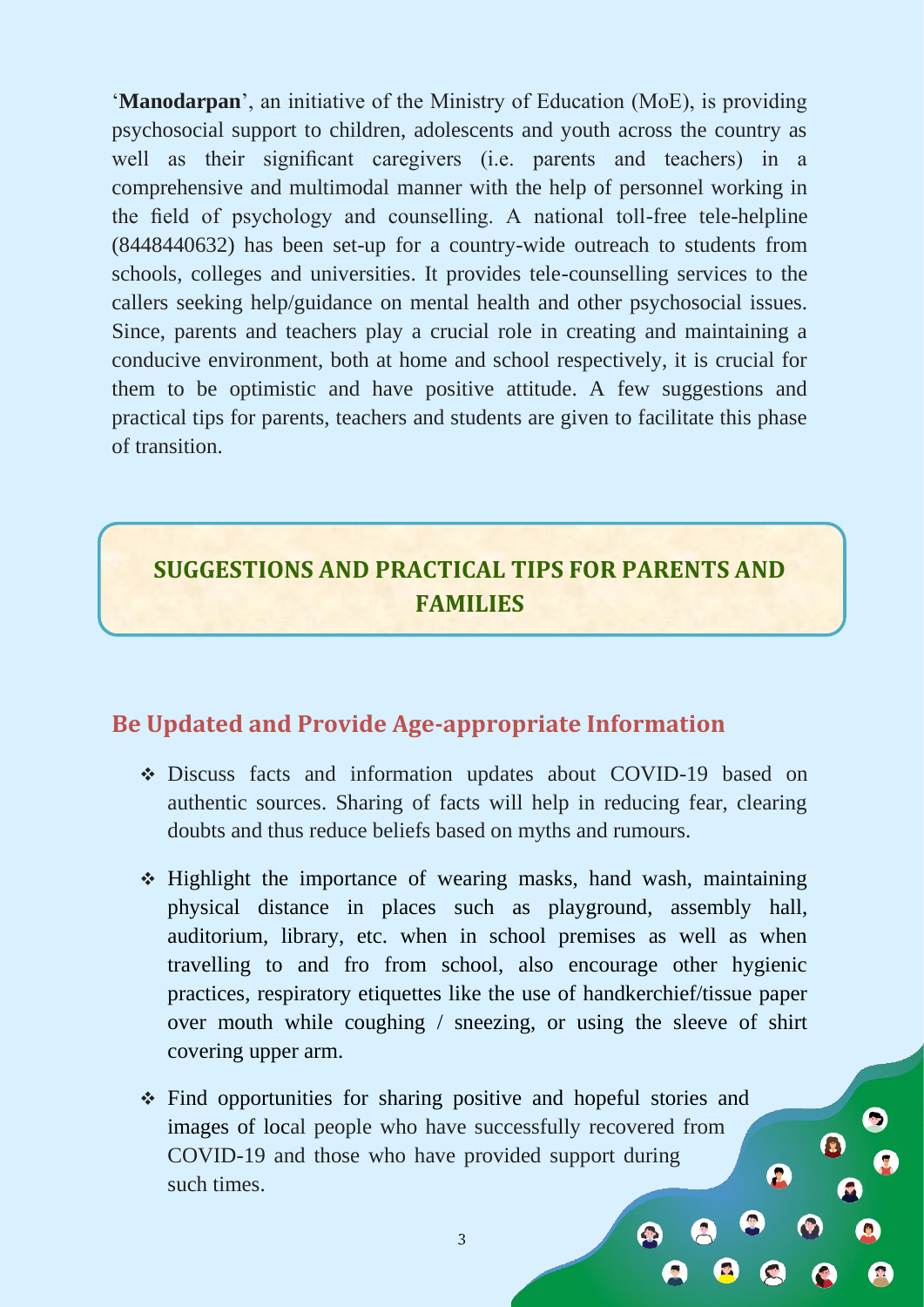#### **Be Supportive**

- ❖ Reassure children and give them space to share how they felt during COVID related situations like complete lockdown, online classes, exams, etc. as well as now when the schools are reopening. Also, let them know you are available for them. By addressing (listening attentively and  $\bigcup$ responding meaningfully) to their concerns, parents can help to ease anxiety in children. Try not to minimize or avoid the concerns of children.
- ❖ Children observe behaviours and emotions of adults for cues on how to manage their own emotions, particularly during difficult times such as the pandemic. Therefore, be a role model to your child.
- ❖ Share with them how you deal with your own stress in the present situation to help them understand that they are not the only ones and even adults/their caregivers experience stress and are making efforts to cope with them.
- ❖ Take note of any changes in patterns of emotions and behaviour of children such as bed-wetting, clinginess, excessive temper-tantrums in young children; excessive worry or sadness; avoidance of activities enjoyed in the past; difficulty with attention and concentration; unexplained abdominal ache or body pain; irritability and unrestrained and difficult behaviours in adolescents, etc. Watch out for the tendency to seek repetitive reassurance. In case of significant distress in the child, do not hesitate to seek support from a mental health professional in your locality or through toll-free Manodarpan Helpline number (8448440632).
- ❖ Children with special needs require close observations. Do discuss /share your observations with counsellor / special educator in school for facilitating your child's learning and supporting their behavioural needs to ensure her/his welfare. For any medical support, contact the local medical authority.
- ❖ Don't compare your children with others. Every child is unique and has different abilities and capacities to flourish, may be at different time and in different fields. Also every child has their own ways to deal and cope with stress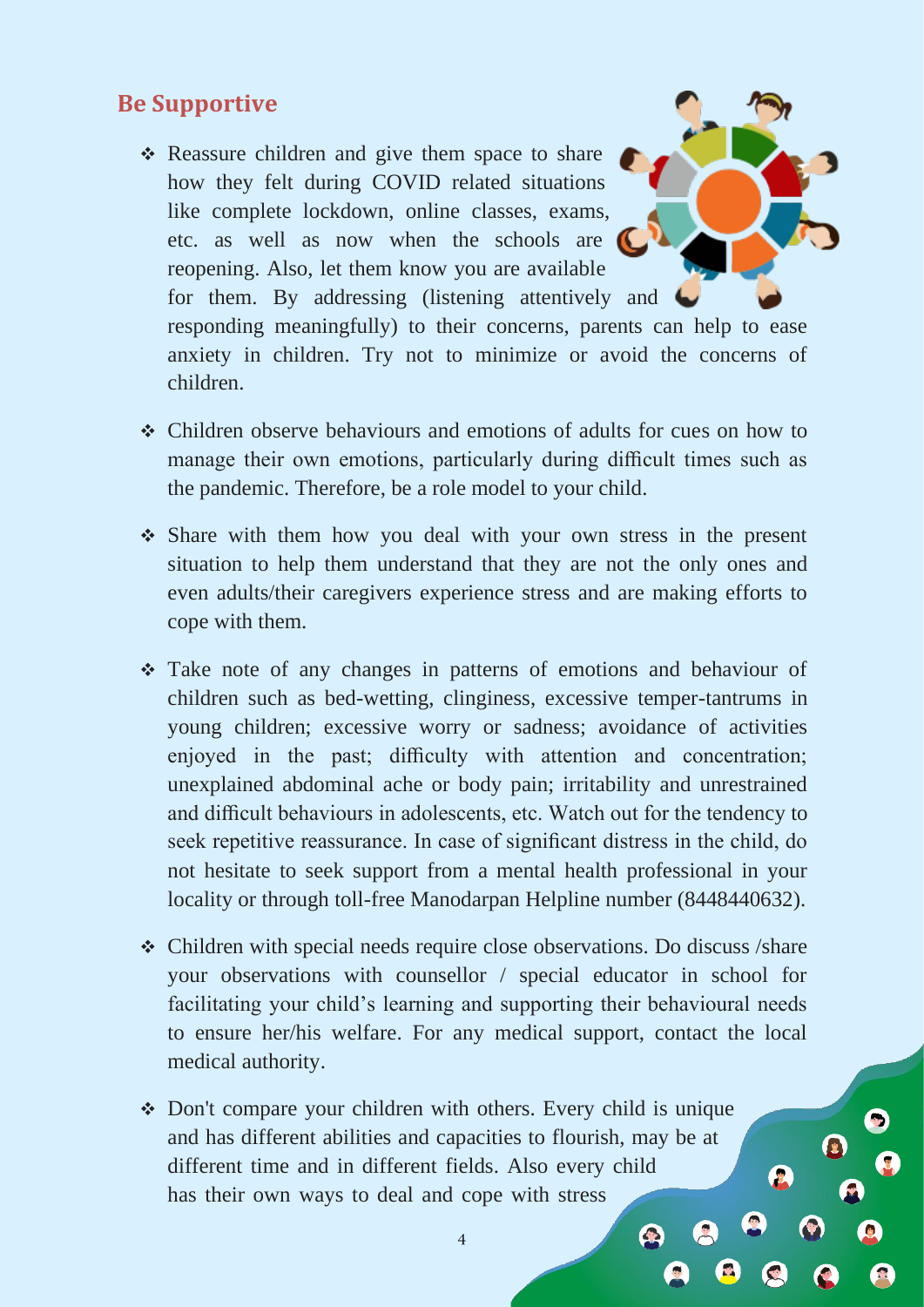and anxiety. As a parent one can try to explore the child's style of coping and help her/him to know other ways of coping as well to choose from.

❖ Engage in creative activities with your children. Make them feel responsible and contribute to their own and family, teachers and classmates' safety and well-being.



### **Enhancing Physical and Mental Health**

- ❖ Each member of the family needs to make time for self-care. Parents are a strong pillar of support within the family. It is important for you take out time to relax and find sometime for self-care and activities which give you happiness.
- ❖ Encourage children to stay active by following a routine which can consist of having a set time for sleeping, waking up, eating, learning, playtime, etc. With reopening of schools, slowly but steadily bring a change in the schedule at home to which the child had become adjusted with during online classes. Preparing a restructured schedule may help children to stay focused, disciplined and psychologically prepared to attend school in person. Add age appropriate relaxation techniques in daily routine as it is good for their physical and mental health (such as deep breathing, muscle relaxation, silent sitting, etc.)
- ❖ Engage in regular exercise/playing outdoor games with your children, eat healthy food and have sufficient sleep. Plan and play some games involving the entire family. These will provide opportunities to children to relax and enjoy, enhancing the bond with their family members.
- ❖ As a parent, you can play a vital role in ensuring that your children maintain their mental health. This can be done by listening to them, acknowledging their difficulties, clarifying their doubts, reassuring them, generating hope and providing emotional support in resolving issues.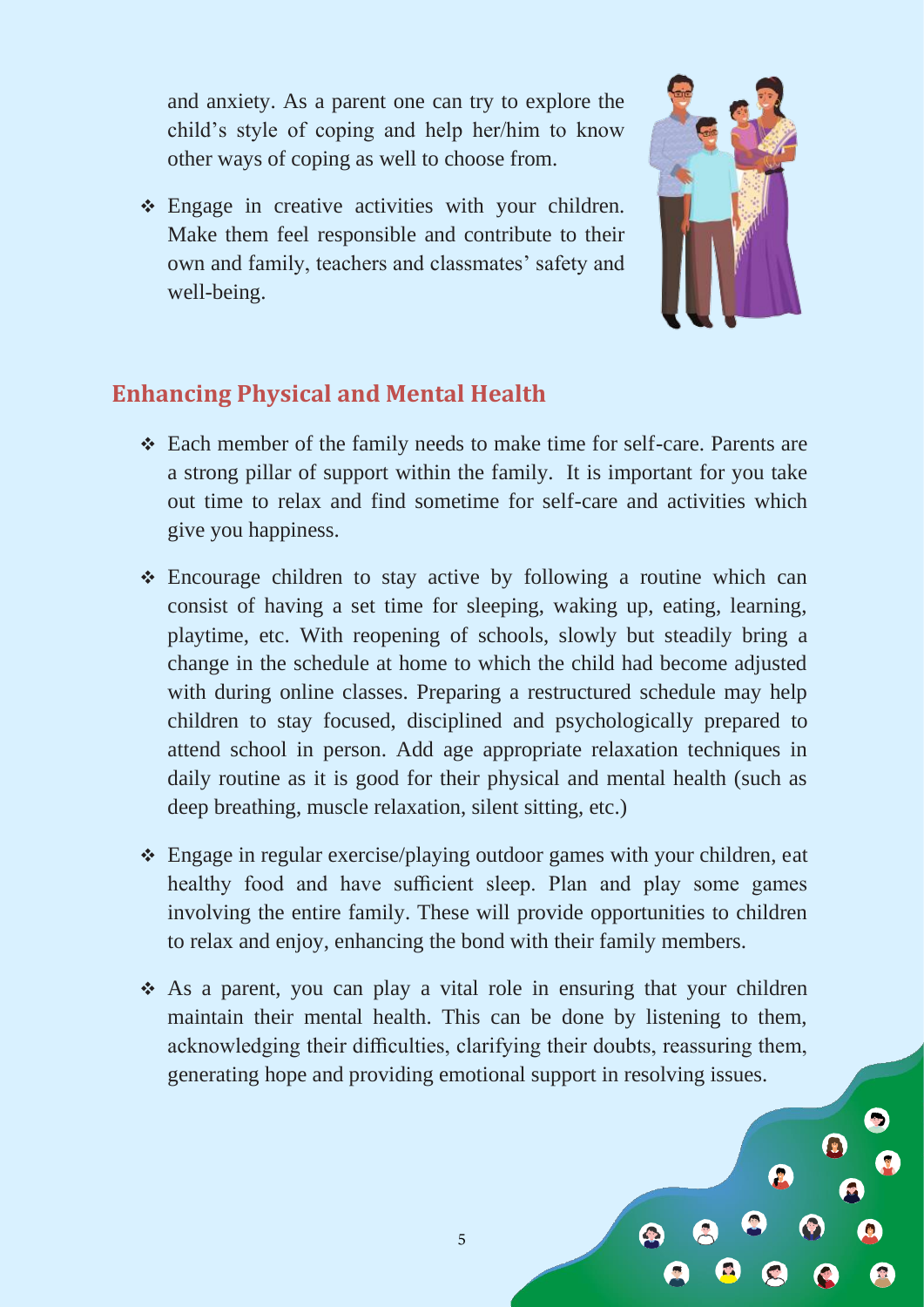## **Reopening of Schools**

Reopening of school in present times has taken on a new meaning and a new set of worries for parents and other caregivers. Some of the new concerns due to COVID-19 pandemic are: children coming in contact with the infection and managing the anxiety of attending school physically after a long time. It is important to understand that every child may respond to the 'new



situation' and related anxieties and stress differently. Some of the common responses you may notice are changes in sleeping pattern, bedwetting, stomach ache or headache, changes in eating pattern, withdrawal, anger, school refusal, clinginess or being fearful of attending school.

- ❖ Reiterate with children the importance of always maintaining good hand and respiratory hygiene practices in school and other public places and encourage them to follow these.
- ❖ Connect with other parents and share information which can be of help and use to each other.
- ❖ Stay calm and reassuring during this transition phase. Remember that this is a phase—adjusting to constantly changing environment requires time and patience.
- ❖ Reassure your child of your love and affection. Avoid comparisons as every child is different so are their areas of interest and skills.
- ❖ Create a healthy learning environment at home. A good atmosphere and comfortable learning space can lead to better learning and revision.
- ❖ Encourage children to make daily and weekly study schedule and also make sure that they are following it.
- ❖ Provide them reinforcement for their efforts. It not only encourages children but also motivates them.
- ❖ Have realistic expectations from your own self as a parent as well as from the child. Accept the strengths and limitations of the child.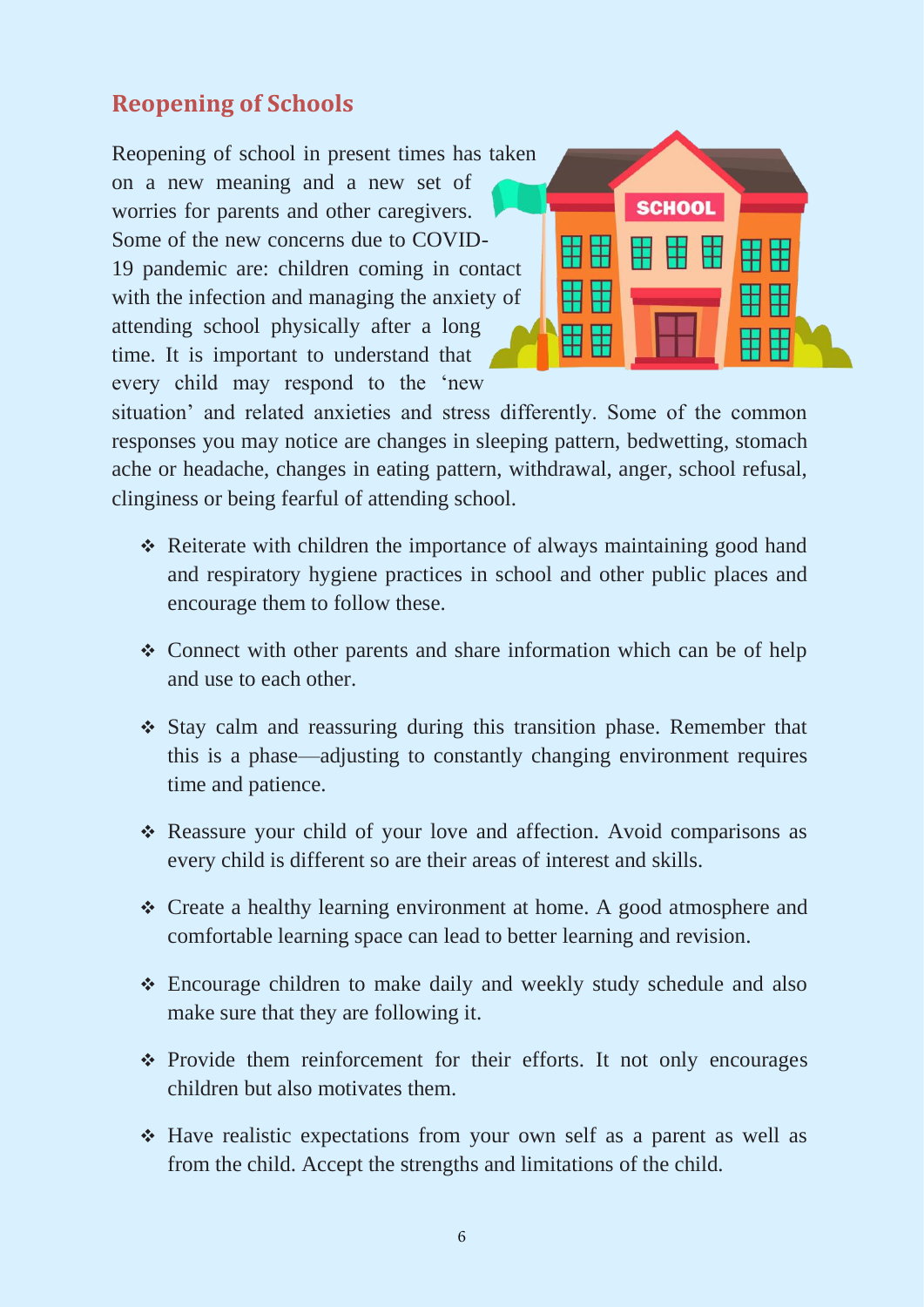## **SUGGESTIONS AND PRACTICAL TIPS FOR PRINCIPALS AND TEACHERS**

- ❖ In order to help students, it is important that teachers take care of their own mental health and well-being at all times, especially now when schools are reopening.
- ❖ Many students may have experienced loss of near and dear ones. Some of them may have seen financial losses in the family as well. This may have resulted in multitude of emotions like sadness, disappointments, anger, grief and bereavement, etc. As teachers, listen and validate their concerns, try to understand their lived experiences, thoughts and feelings and express your understanding to them.
- ❖ As a teacher, you can also help students to understand their emotions. Introspective questions such as – What makes you feel these fears/anxieties? What can one do to deal with them? What options do we have to deal or manage instead of just avoiding? Remember that dealing with students' fears and anxiety is a gradual process which requires patience and tolerance.
- ❖ Answer their questions openly and honestly about the future uncertainties such as possibility of school closures in future, probability of their friends (or teachers) falling ill with COVID-19, not doing well in examinations or any other stressful situations that may occur during the upcoming school year.



- ❖ Engage students in expressive art activities such as drawing, painting or storytelling, etc. which can help them express their feelings in a supportive environment.
- ❖ Let students know that they can share their feelings regarding COVID-19 or any other concerns whenever they wish to.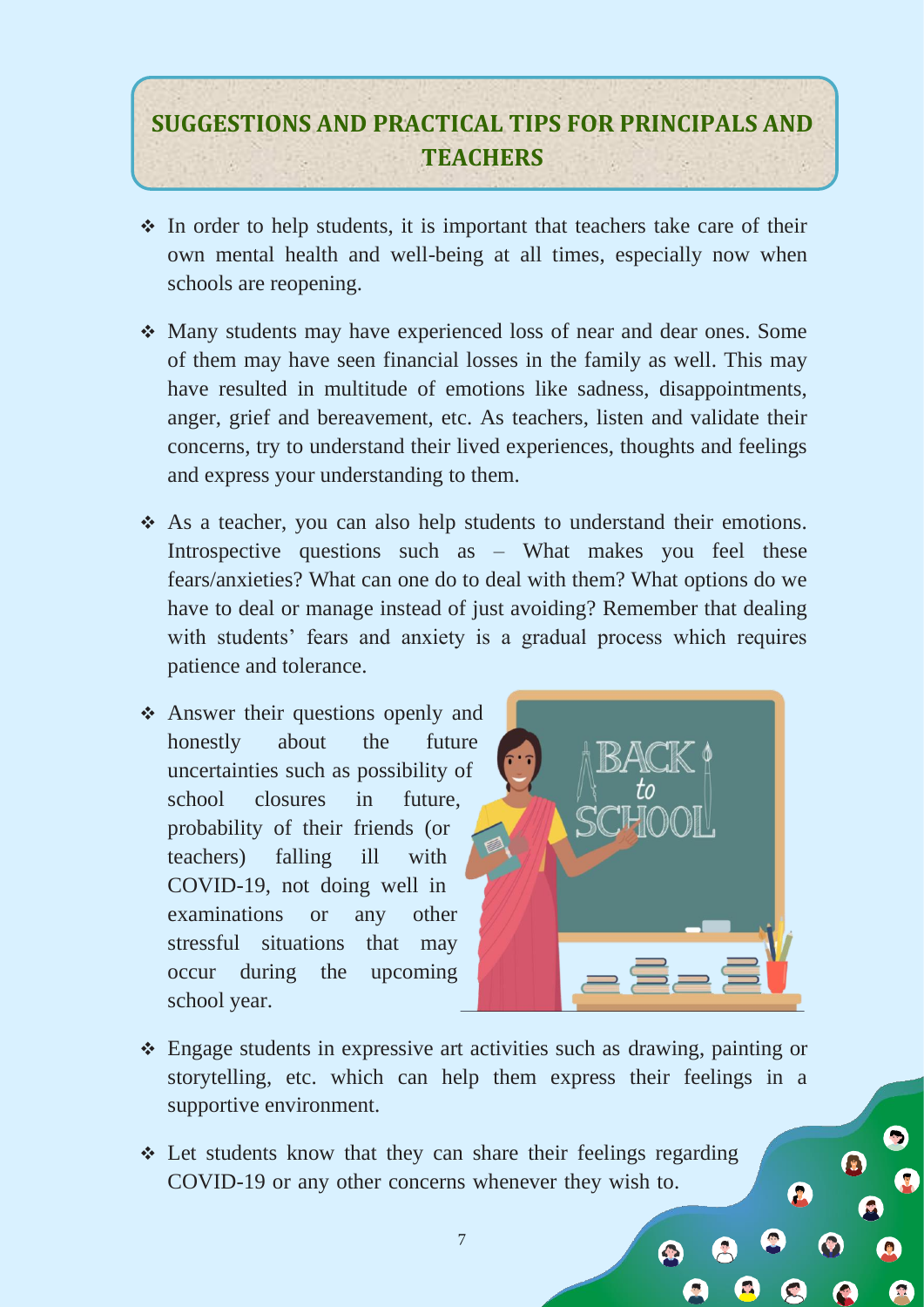Reassure students that they are not alone and support is always available.

- ❖ Enrich the utilization of human resources available in school such as school counsellor, special educator and the school nurse/ doctor for necessary inputs regarding health concerns and creating awareness on mental health and well-being.
- ❖ Encourage children to maintain a section in dairy/notebook 'My Doubts and Worries' where they can write their emotions and feelings, worries and doubts. Motivate children to write another section 'My Gains and My Learning' where they can share positive stories of what new skills they developed during the pandemic, how they coped and also share stories of some act of kindness that they have done or seen or read of someone do it. These can be shared on school's website and will bring out lots of stories of resilience.
- ❖ As a human being, it takes some time to adapt to the changing situations. Thus, schools may give some time before taking any test or exam to reduce the stress level.
- ❖ Schools can have a 10-15 minute meditation/mindfulness session before starting the days' classes where the students and staff can sit quietly and breathe deeply to relax. It will help reduce tension, stress and increase feelings of well-being. This may be particularly effective for middle and secondary stage school students. Younger stage students may be asked to practice sitting in silence.
- ❖ Make sure you help students to set small and manageable goals as they may feel anxious about coming back to in-person learning which includes — dealing with physical class changes, being attentive in class, sitting patiently at one place for a substantial amount of time, keeping books/notebooks organized, interacting with peers, etc.
- ❖ Online learning may have created learning gaps in students. To address these learning gaps, the first step is identification of these gaps and then building on the pre-requisite skills for grade level learning. Teachers can help students to build context and connections with the content they have learnt.

8

❖ Create the opportunities for students to explore and get involved in activities like dance, music, art and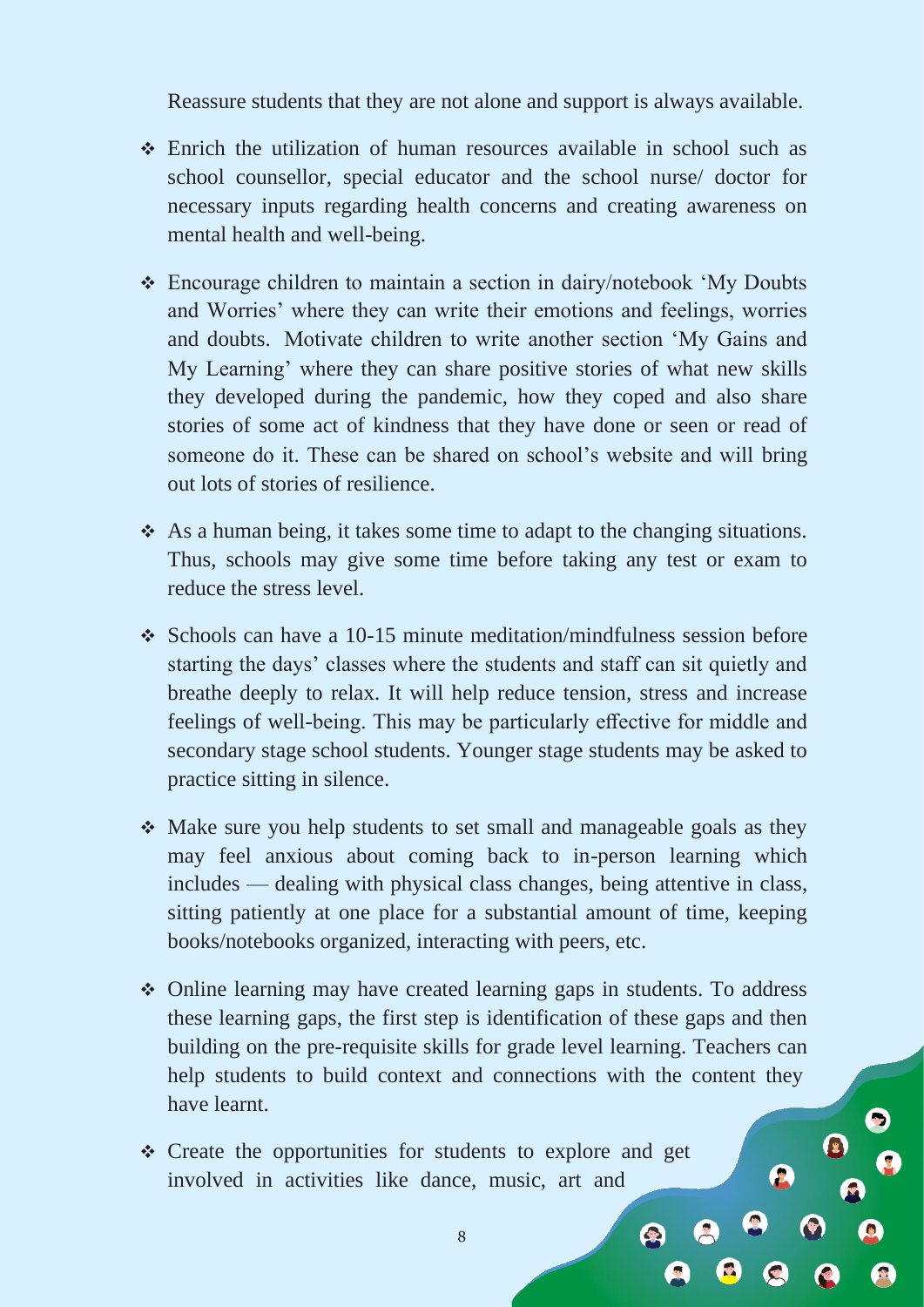craft, sports, etc. in school. It may help them to discover their passion and develop skills in that particular area. It also has therapeutic effect. Provide them the opportunities to join peer groups with similar interests which can help them to build interpersonal and social skills along with their interests.

- ❖ Watch out for any warning signs in the behaviour of children that interferes with their ability to explore, play and learn. Take help of school counsellor in case of professional support is required.
- ❖ School administrators can provide training and support for staff, if there are large number of children who are facing difficulty with transition related to reopening of schools.
- ❖ Help students to reduce exam stress. Encourage them to practice, give their best, and not worry about anything else. Research shows that teachers' positive expectations help students perform better.
- ❖ Keep some time to clear students' doubts and check their understanding about the concepts. Give some tips on how to reduce stress during examination, how to prepare well, etc.
- ❖ Clarify and discuss the question paper's format, effective ways of learning, preparation and writing examination for example, ask them to attempt the paper neatly, and write in neat and clean handwriting.
- ❖ Conduct regular revision tests for practice. This way students will prepare and learn the lessons regularly. Revision tests can help students to check how much they know and what more needs to be done for improvement in learning.
- ❖ Encourage students to take-up some physical activity as it will help in preparing well for exams.
- ❖ Encourage students to manage a small break for doing any form of physical activity they enjoy.
- ❖ Teachers' warmth and affection towards children can help them adjust well. Listen to their concerns emphatically and don't condemn their fears and anxieties. Encourage and reward the desirable behaviour and show trust in their abilities.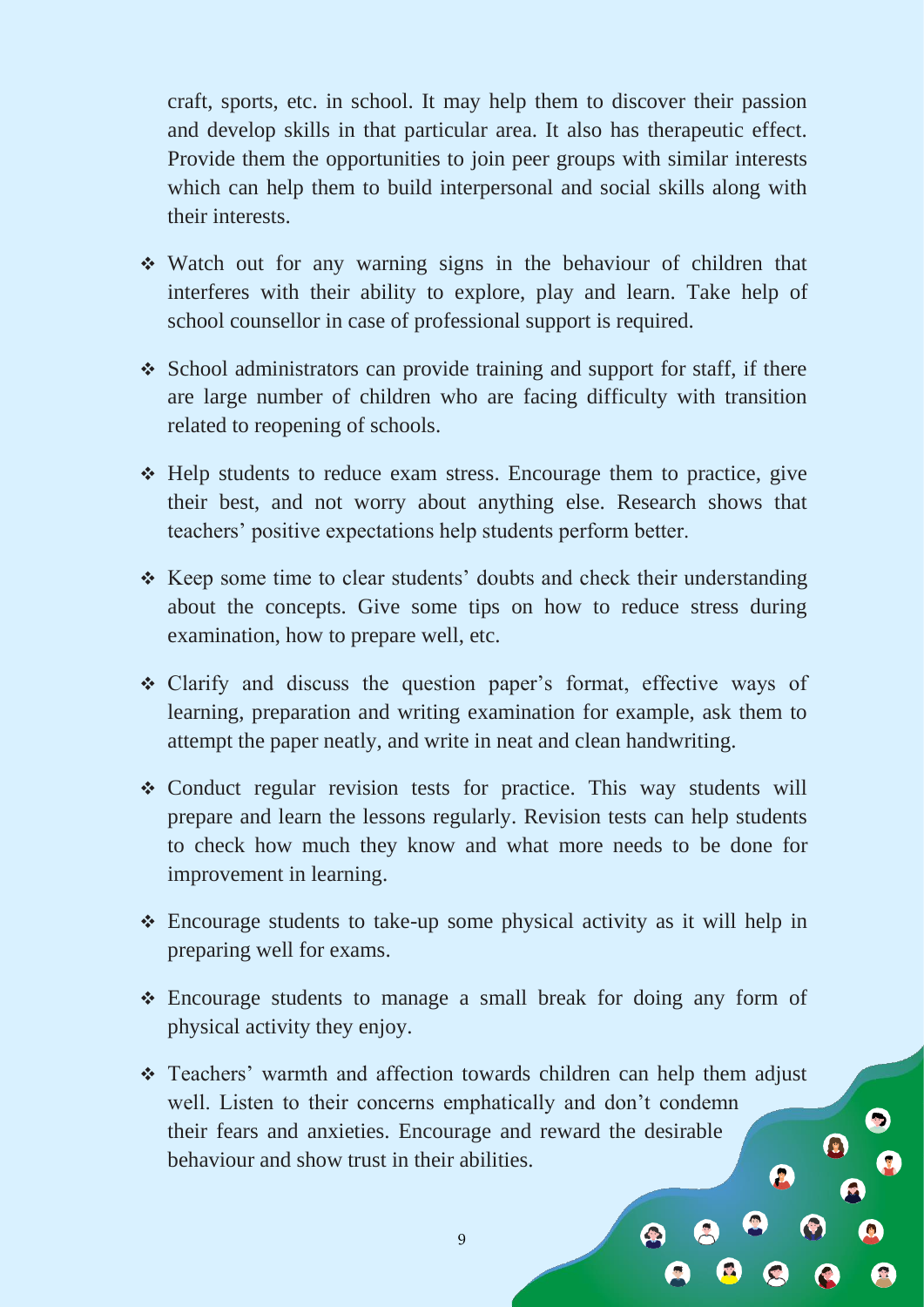❖ In order to help students to deal with different concerns, SAHYOG interactive sessions are organised by Manodarpan Cell, NCERT, in which experts from the field engage in collaborative discussions about wellbeing from various perspectives. These are available on [NCERT](https://www.youtube.com/c/NCERTOFFICIAL?app=desktop)  [OFFICIAL -](https://www.youtube.com/c/NCERTOFFICIAL?app=desktop) YouTube.

### **SUGGESTIONS AND PRACTICAL TIPS FOR STUDENTS**

The pandemic has caused new challenges for students and their learning. The constant change from offline to online and back to offline classes has been challenging to students. Although online learning has helped many students and given a better opportunity to learn in a safe and comfortable environment of home, having a flexible schedule, but for many it was a disadvantage. This had also altered their daily routine and led to self-discipline and learning challenges for students. As the students are going back to in person classes, here are some tips for students for smooth transition:

❖ In present situation of going back to school, it is normal to feel, worried, confused, scared, angry or disturbed. Remember that you are not alone. Like you, many others are facing similar challenges. Talk to someone you trust, like your parent, teacher or friends so that you can help keep yourself safe and healthy.



- ❖ Don't stigmatize your peers or tease anyone about being sick with COVID-19; remember that the virus doesn't follow geographical boundaries, ethnicities, age or ability or gender.
- ❖ Take help of teachers with academics and clear all doubts without any fear. It will help you to build your confidence and will also bring concept clarity.

10

❖ Focus on developing skills of writing the exams, writing legibly, managing time in the examination, dealing